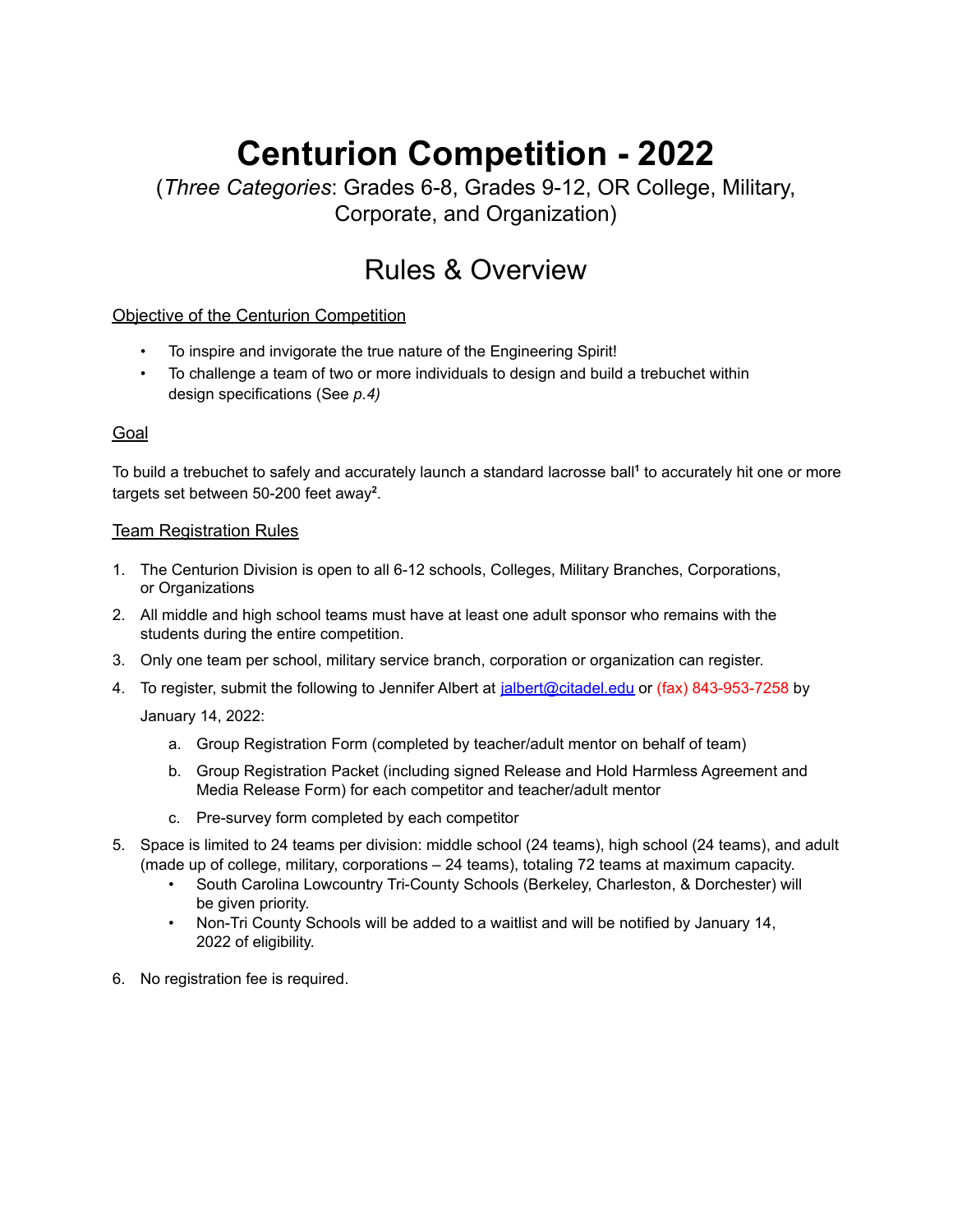#### **Funding**

**If funding is available**, Lowcountry K-12 schools that require funding to support the construction of a team trebuchet and participation in this event will complete a *Memorandum of Understanding* (**MOU**).

The **MOU** requires each school to:

- 1. Lead a team of two or more students in the development of a trebuchet in order to compete in the Storm The Citadel 2022 Trebuchet Contest on February 12, 2022.
- 2. Attend, along with their team of students, and compete in the "Storm The Citadel" 2022 Trebuchet Contest on February 12, 2022.
- 3. Return registration, release forms and pre-surveys on time (by January 14, 2022).
- 4. Maintain timely communications via email and phone with STEM Center staff.
- 5. Utilize funds only for trebuchet materials, transportation to and from the event, and other items in to support the team's participation in the trebuchet competition.

#### **6. ORIGINAL RECEIPTS ARE REQUIRED!**

Contact Jennifer Albert for more information via email: [jalbert@citadel.edu](mailto:jalbert@citadel.eduor) or phone: 843-953-7121

Please read carefully the Safety and Design specifications when designing and constructing your trebuchet. The regulations are there for your benefit. If you arrive at competition with a trebuchet that does not meet specifications, you will be disqualified from competition (and we want everyone to be able to compete!). Every trebuchet will be inspected prior to competition.

### **Competition Schedule**

Date of Competition is set for **Saturday, February 12, 2022** at The Citadel on Summerall Field (main outdoor area within The Citadel campus). A map will be sent to all registered teams.

All schools will be notified immediately in case of any changes.

- 1. Sign-in for the competition begins at 7:00am at the Registration Table in McAllister Field House.
- 2. Registration consists of a formal sign-in of all team members with inspection/qualification following shortly thereafter.
- 3. The inspection/qualification process will consist of:
	- a. A basic construction inspection ensuring that the trebuchet is safe to operate and meets trebuchet guidelines (see below).
	- b. Submittal of your optional Trebuchet Design Report for Best Design Award.
	- c. An operational test demonstrating that the trebuchet can launch a lacrosse ball at least 50 feet.
- 4. Qualification Process
	- a. Safety and design inspections will be performed and verified by a designated judge.
	- b. An operational demonstration that the trebuchet can launch a lacrosse ball a distance 50 feet or more.
	- c. Practice time: not to exceed 5 shots or 10 minutes.
- 5. Awards ceremony will be held on Summerall Field after competition and judging and is currently scheduled for approximately 2:00pm (after Barbarian Division Competition).
- 6. Competition Schedule is attached.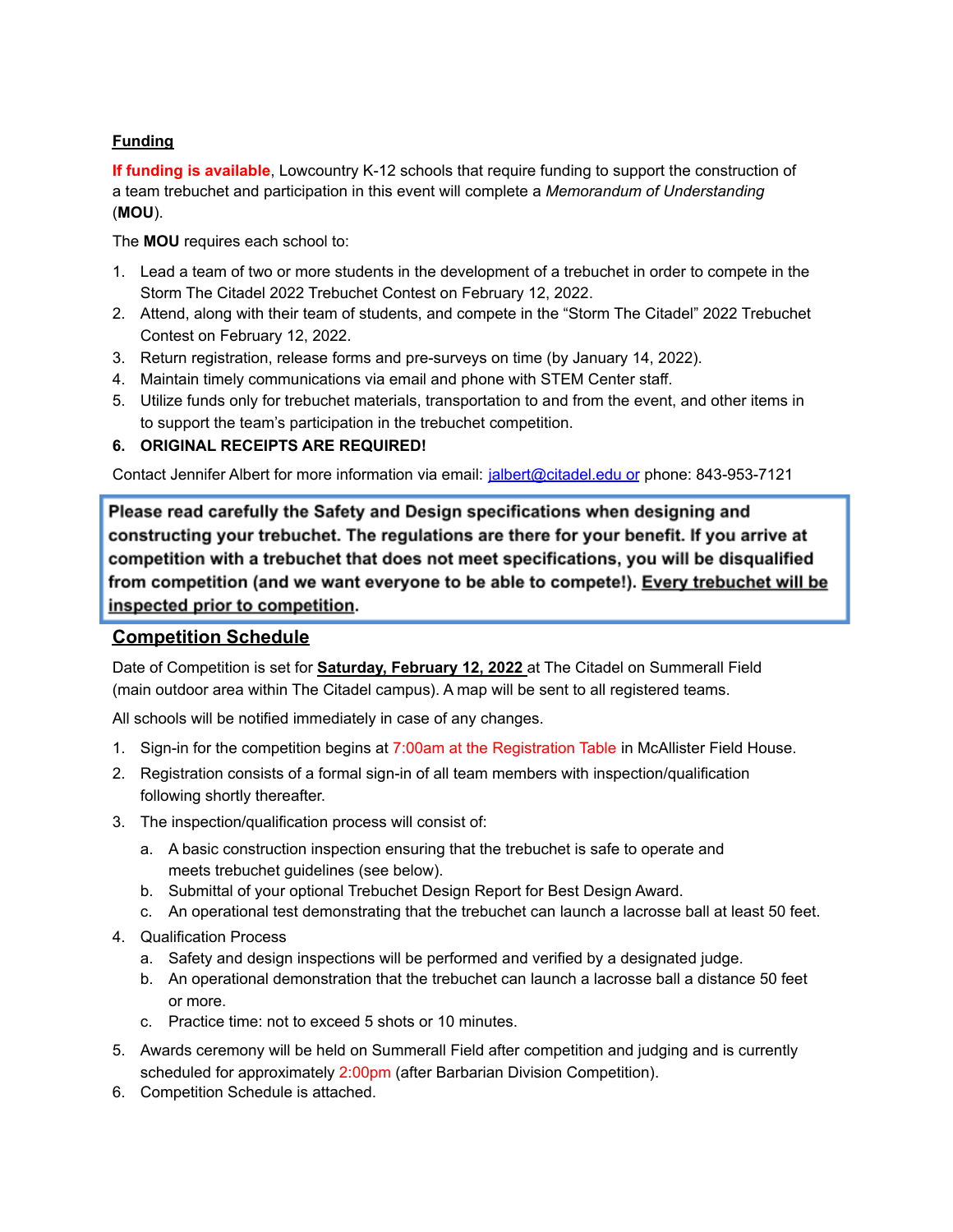## Trebuchet Design and Construction Rules

1. **Materials:** The primary structural components must be wood (this includes laminated wood, and composite wood). With that said, please feel free to use other additional materials in your design. No Plastic Structural Components Allowed (meaning that plastic can be used- but cannot be used as a load bearing material- this includes 'plastic wood'). Metal can be used-such as hinges, fasteners, and axles. However, no welding or brazing is allowed for any structural components.

2. **Size and Weight**: When designing your trebuchet- keep in mind that your trebuchet is to be designed for *accuracy*, not distance. Maximum limitations and guidelines can be seen below. Your trebuchet can be smaller than these maximum restrictions.

3. **Physical Integrity:** All components must be securely affixed to the trebuchet during the competition; the sling, the release mechanism, the counterweight, and all other trebuchet parts must stay securely attached to the trebuchet during the competition (especially during launch!).

Other aspects of integrity include (see diagram on p. 3):

- **• Main Throwing Arm Max: 60 inches Long;**
- **• Must have 2 locking mechanisms: one for triggering and one for safety**
- **• Counterweight Detachable For Inspection**
- **• Maximum Counter Weight: 50 lbs**
- **• Height from Base to Main Axle Max: 70 inches**
- **• Base must be sturdy with no excessive wobble**
- **• The base must not have excessive wobble during launch.**
- **• Wheels are OK on the base as long as they are securely attached and do not pose any obvious safety concern**
- **• Extra weight is allowed to be placed on the base to increase stability (such as sandbags).**
- **• Significant cracks, loose parts, obvious deformations, and any other observed problems with trebuchet must be corrected prior to competition or run the risk of disqualification.**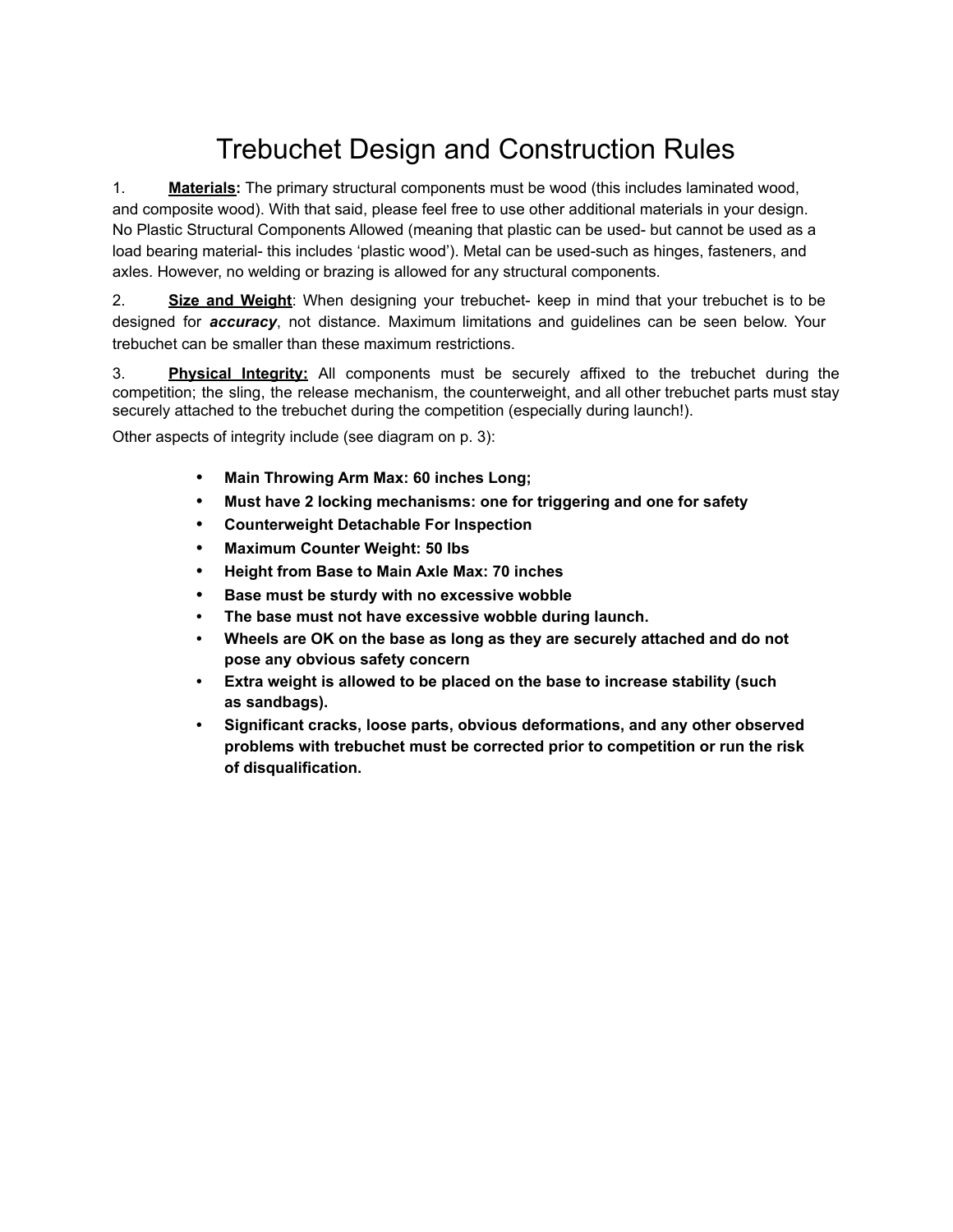

#### 4. **Safety/Conformance**:

- All aspects of the safety regulations will be strictly enforced:
- All trebuchets must be able to be remotely triggered by a distance of at least 5 feet (a rope attached to a trigger pin is an example of an acceptable remote trigger).
- No catapults or catapult/hybrids are allowed.
- No energy other than the gravitational potential energy of the counterweight can be used to power the trebuchet. No springs, explosives, electrical devices, elastic material, flexible arms, or deformed components that store energy can be used.
- Two arm locking mechanisms are required, one for triggering and one for locking the arm in place when reloading to prevent misfire as well as locking the arm during transport.
- No other ballistics other than those supplied by The Citadel may be used during qualification, practice, and competition.
- The Trebuchet Qualification Checklist (see below) must be completed prior to registration.

### *\** **Safety goggles will be provided for team members within the designated trebuchet launch area.**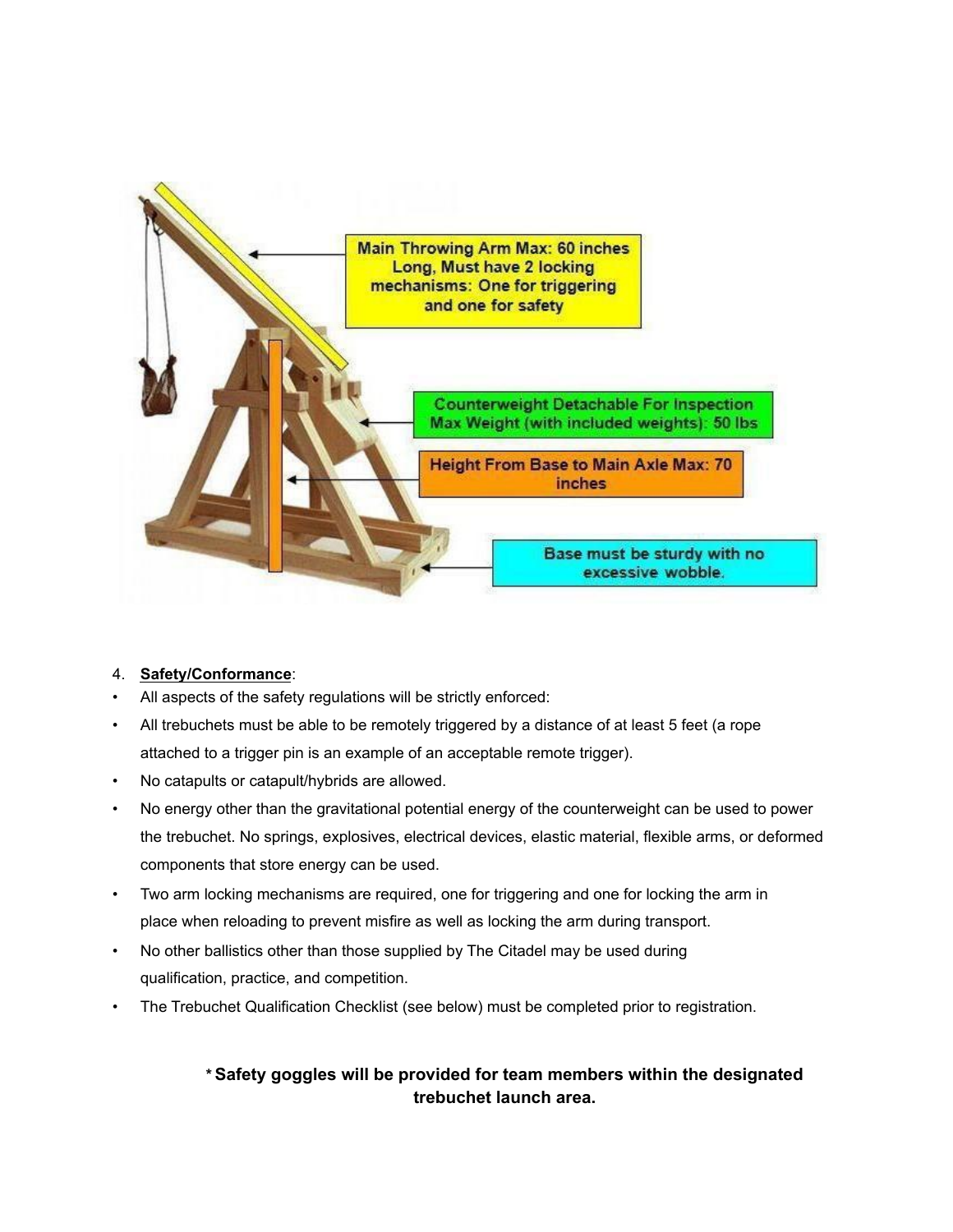## Awards

#### **Three categories of prizes will be awarded to the top three teams from each competing division:**

1. **Most Accurate**: These trophies will be issued to the teams that have the highest combined score based on their proximity to the targets. Each team is allowed four launches during the formal competition stage and the sum of the scores of the four launches will be their final score. Please see competition rules for more information.

#### *Submit a design report by February 4, 2022 to gain extra points!!*

#### *\*\*Wildcard Teams from each division will be selected by the judges to enter the final heat in for Most Accurate\*\**

- **2. Farthest Distance** (optional): The competition will be divided by divisions. The winner of each division will compete in an overall distance competition. These trophies will be issued to the teams that have the highest score based on the maximum distance that their trebuchet launches the projectile. Teams will be given two launches and the better of the two will be used as the distance score. Trebuchets competing for this award can use no more than 50 lbs. of counterweight. **The distance shots are limited to 500 feet or less.**
- 3. **Best Design** (optional): These trophies will be issued to the teams that have displayed excellence in the documenting the design process in a written report. See below for design report criteria. *Teams that submit design reports will be entered into the Best Design contest and will receive 1pt toward the most accurate competition*.

**The Design Report must be submitted by**

### **5:00pm on February 4, 2022 to be eligible for the Best Design**

#### **Award Please submit all design reports to:**

Jennifer Albert at [jalbert@citadel.edu](mailto:rewing@citadel.edu) or via mail at: STEM Center of Excellence,

171 Moultrie Street, Bond Hall Room 340,

#### Charleston, SC 29409

#### **A design report is not required for the other Award Categories**

- *4.* **Spirit Award**: These trophies will be issued to the teams that show excellence in any combination of the following criteria: Trebuchet décor, costumes/apparel, historical detail, cheers, and overall "Team Spirit*" (please be respectful and mindful of other teams and to the spirit of the competition) 3 .*
- 5. **Video Award***:* Tell us your story! Create a 1-2 minute video documenting the story behind building and testing your trebuchet. See pg. 13 for criteria and rubric.

#### *Trebuchet must pass safety and operational inspections to be eligible for the Spirit Award.*

*\*\*All prizes and trophies will be appropriately awarded to the team as a whole, not the individuals of a team.\*\**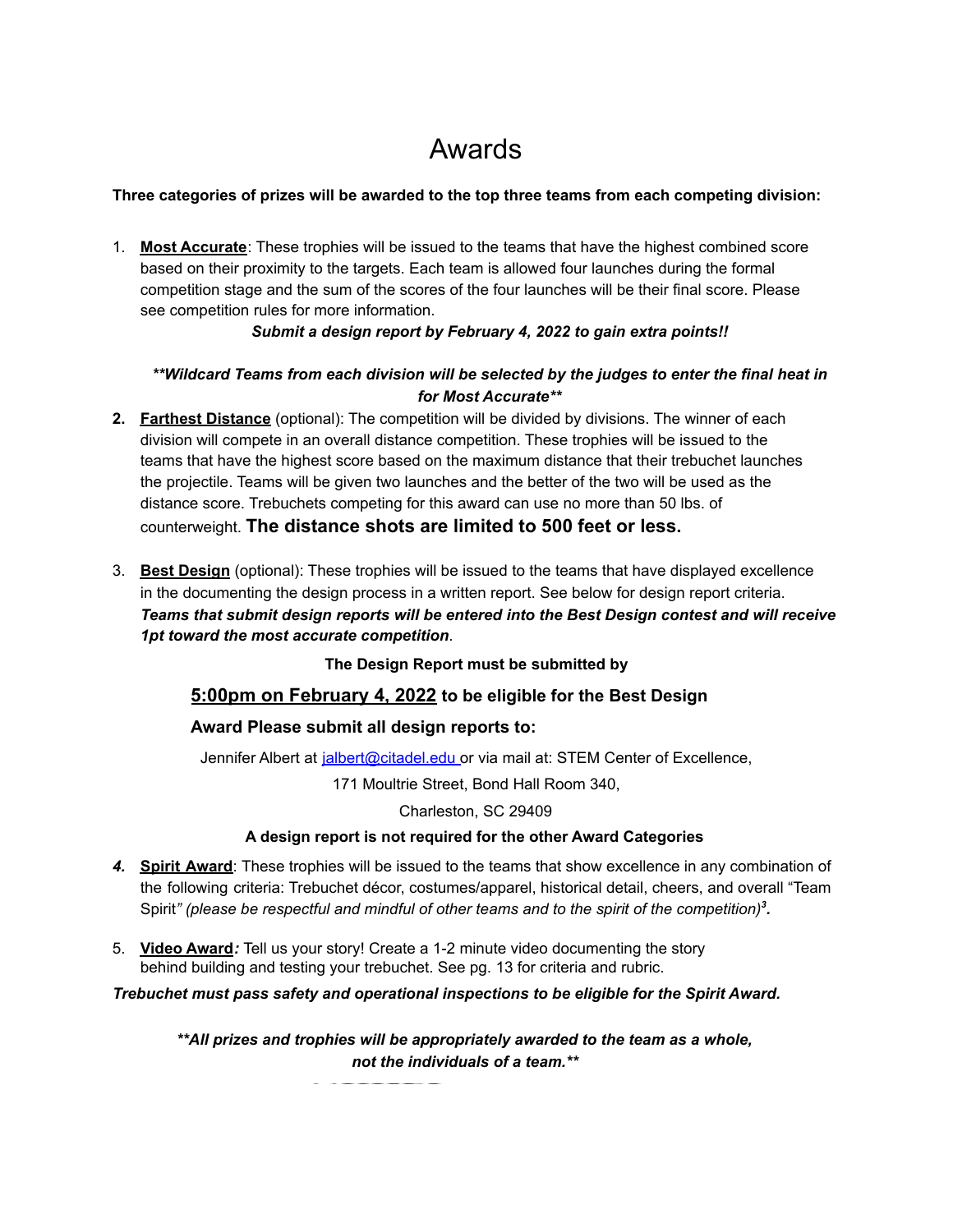#### **1. Qualification**

After registration, each team is required to qualify for the competition. Steps for qualification include:

- **a. Submittal of prequalification checklist (see below).**
- b. Safety and Compliance Inspection by judges.
- c. Qualification Testing: Each team must demonstrate that their trebuchet can safely launch a lacrosse ball at least 50 feet safely.
- d. A team that does not pass the safety/compliance inspections or does not pass the qualification test will be given a sufficient amount of time to make required repairs and modifications. If they fail any qualification or inspection a second time, they will not be allowed to compete. It is highly recommended that each team allow enough time prior to the competition date to ensure that their trebuchet operates safely and consistently.

#### **2. Accuracy Competition**

- Each team will be given a maximum of 10 minutes and 5 practice shots to test the operability of their trebuchet within the qualification area. Markers will be designated within the qualification area for the minimum distance (50 feet) as well as the target distance.
- Designated launch areas will be set up for each launch site. When teams are called to the launch area, they must transport their trebuchet with both safety latches engaged and the counterweight basket empty.
- Teams will be designated to a launch area based on a random drawing. No launch area will have any advantage over another. A period of approximately 10 minutes will be given to each team to set up their trebuchet.
- Each team will be given four projectiles for the official competition.
- After each team is ready, a judge will issue the order to begin launching. Each team in succession will launch one projectile after they are given a signal.
- After each team had a chance to fire a projectile, that team will have at a maximum of 2 minutes to launch their next projectile.
- If a team is not ready to launch after within their 2-minute timeline, they will be disqualified from competition. *Exception*: Each team will have the ability to use a "time-out". This time out can only be used once. Competition for other teams will continue during this time-out period, and no projectiles may be fired from the team that is using their time out. If all teams have fired all four of their projectiles during this time out period- and the time-out team is still not ready, they will be disqualified after 5 minutes.
- Points will be given for proximity to the center of the target; a closer proximity yields a higher score. Care will be taken by our judges to ensure that the score is based on where the projectile hit first- not to where it eventually rolled. The sum total of the score will be their total accuracy score. All decisions of the judges are final. The target is designed and constructed such that it will be relatively easy to determine accuracy. Please note that the target zones are spread out in relative areas- and that even a few inches can make a world of difference! Please note the diagrams of the target and competition area.
- **• STC 2022 will have ONE firing line for the Accuracy competition**. Teams will be informed of the distance from the target of the firing line at the competition when they register.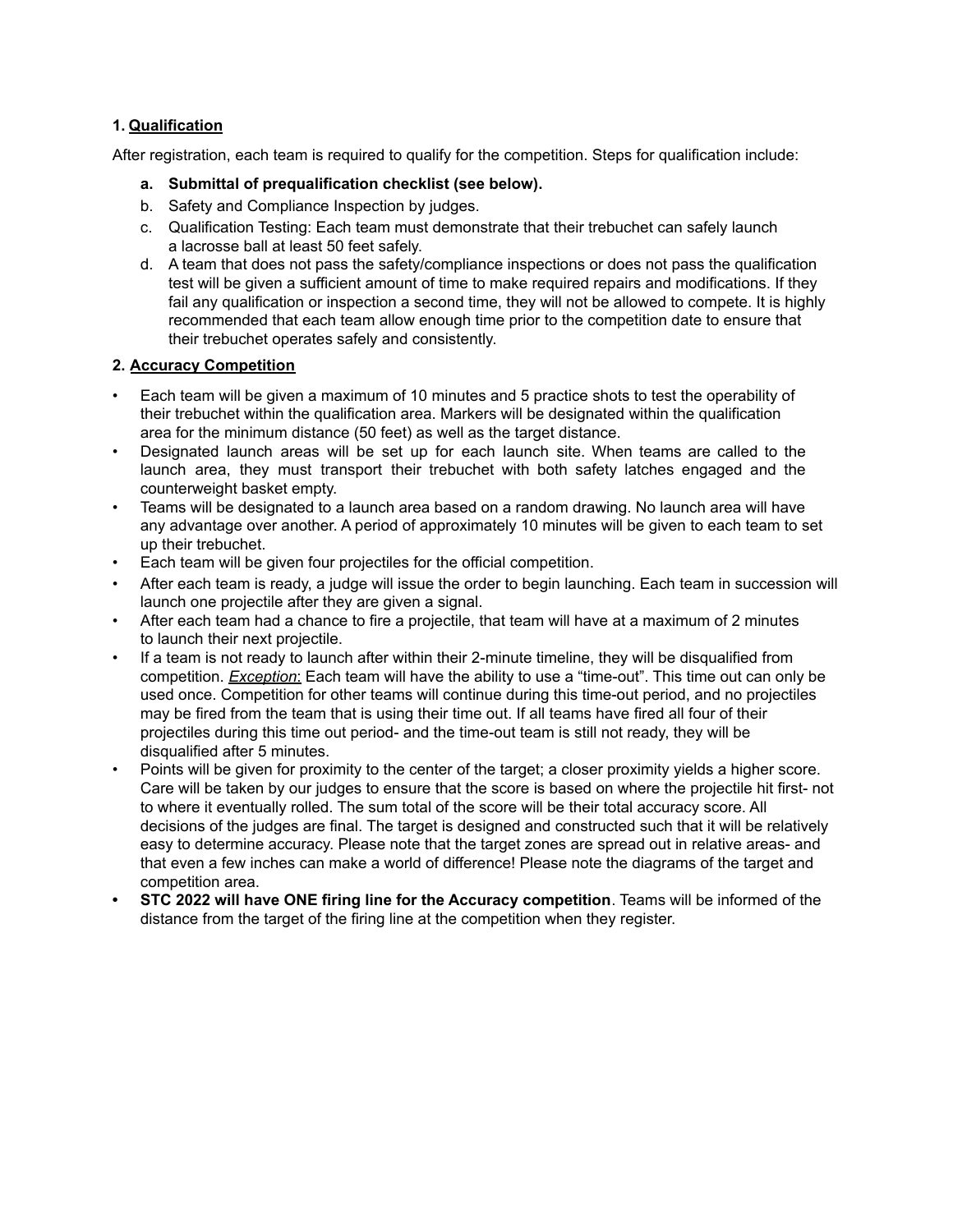

## **Competition Target: Top View**

## **Competition Target: Side View**

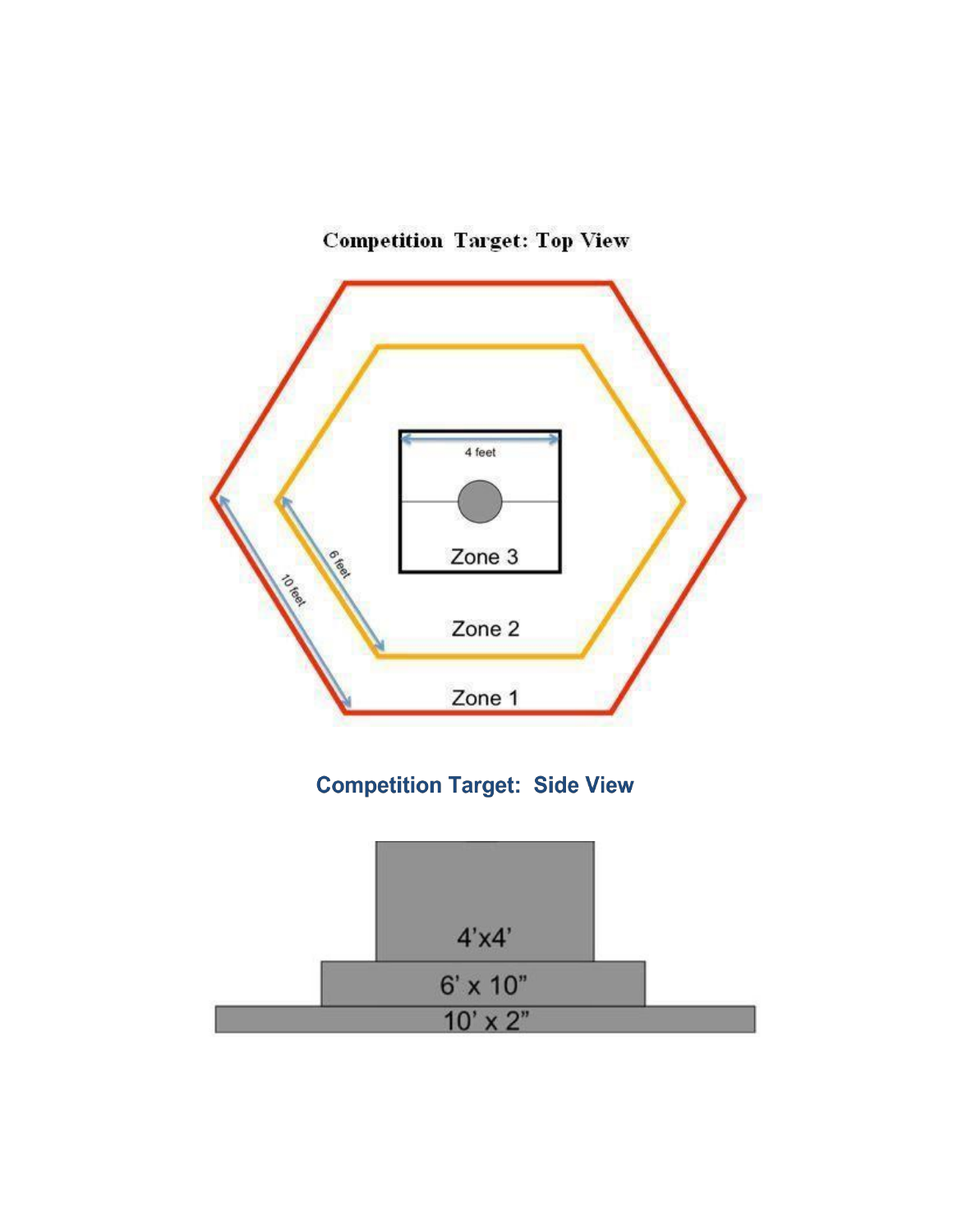## **Field Layout (Basic)**



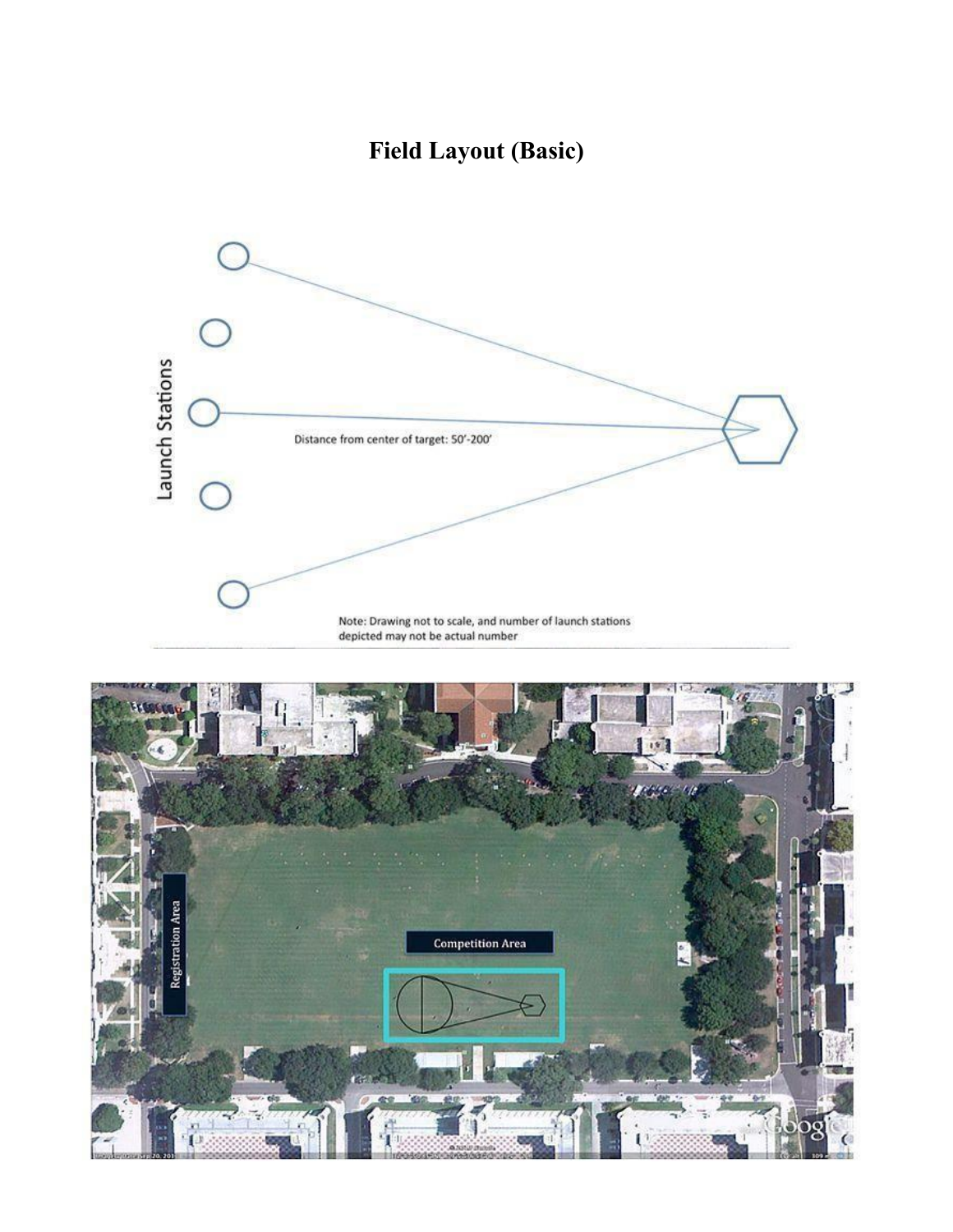# **Scoring**

- Any ball that lands outside of the target area will be issued 0 points
- Zone 1 (inside the first area) yields 1 point
- Zone 2 (inside the second area) yields 2 points
- Zone 3 (inside the center area) yields 3 points
- *• Ball in a Bucket yields 1 extra point each*

### **Grouping Bonus**:

Any team that lands a ball in the same zone close to their previous ball (no more than 5 feet apart) will be awarded additional points.

1 additional point will be awarded for the first ball that lands close to the previous ball

2 additional points will be awarded to the second ball that lands close to the previous ball

3 additional points will be awarded to the third ball that lands close to the previous.

If a ball lands in a different zone, no grouping bonus is awarded even if the ball is close to the original ball; grouping bonuses are only awarded for balls that are in the same zone.

For example:  $\geq 1$ st shot in zone 1 yields 1 point  $\geq 2$ nd shot in zone 1 (within 5 feet of the first shot) yields 1 point  $+$  1 grouping bonus point  $\geq 3$ rd shot in zone 2 yields 2 points (no bonus)  $\geq 4$ th shot in zone 1 (within 5 feet of the first two shots) yields 1point + 2 bonus points

<sup>3</sup> It is important to have fun during this competition, and we want all teams to enjoy their time during the event. It is also important to have a positive team spirit; although you are competing against others you should remember good sportsmanship. Any unsportsmanlike conduct or other negative behavior may be cause for disqualification. Remember, this is also a learning event, and one of the best ways to learn is to observe how others completed their project.

<sup>&</sup>lt;sup>1</sup> All rubber balls will be supplied by The Citadel, and will be similar in size and weight, with no team having an advantage over another.

<sup>&</sup>lt;sup>1</sup> Teams will not know the exact distance from which the trebuchets will be launched before the date of the competition. That would ruin the fun and the fundamental aspect of the competition; which is to be able to know how much counterweight is required propel a rubber ball a certain distance. Testing the trebuchet before the competition is very important.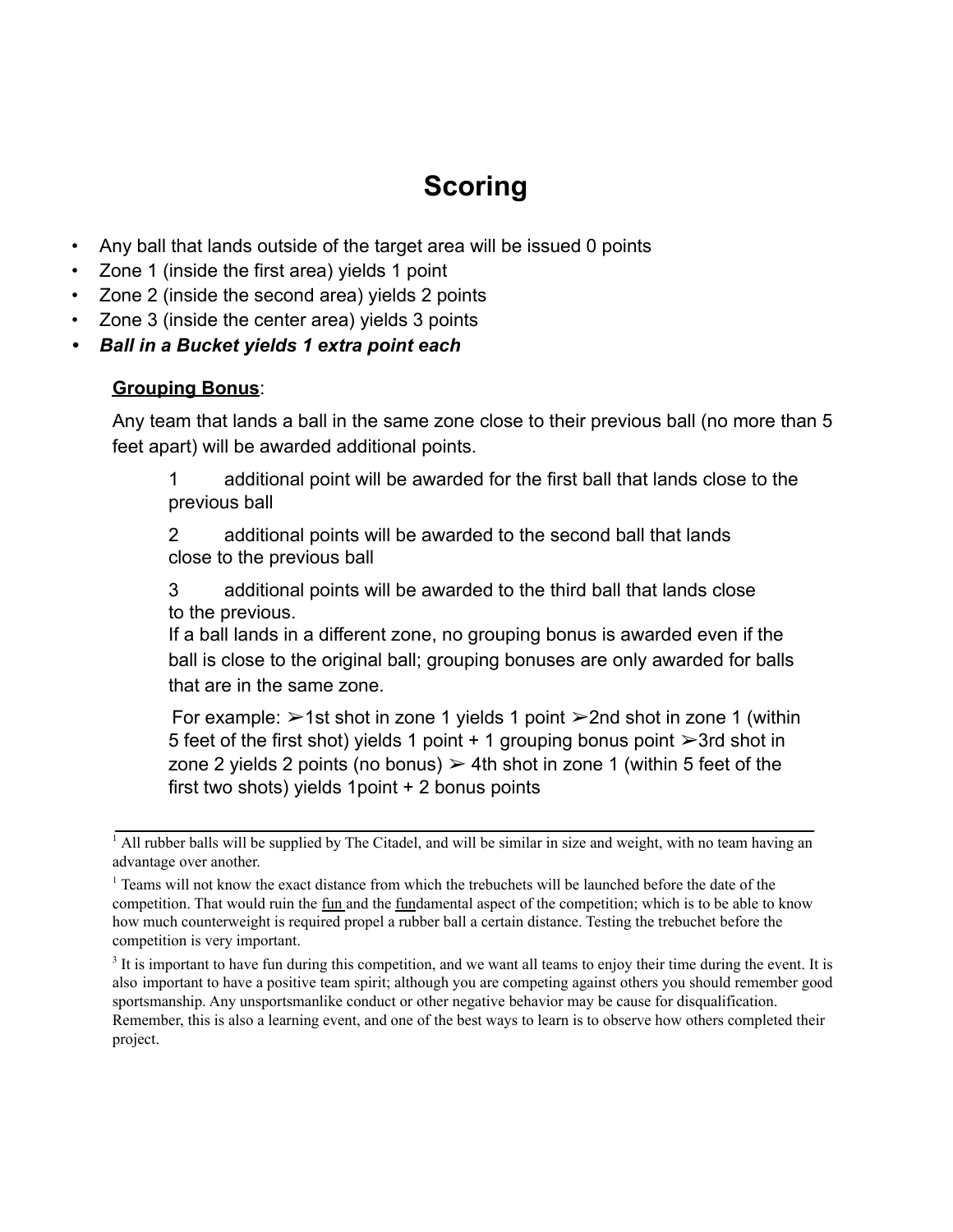# **STC Design Report Rubric**

**Team Name:**

**School/Organization Name:**

| <b>Criteria</b>    | <b>Description</b>                                                                                                                                                                                                | <b>Points</b><br><b>Available</b> |
|--------------------|-------------------------------------------------------------------------------------------------------------------------------------------------------------------------------------------------------------------|-----------------------------------|
| <b>Names</b>       | Team Name & Members Present                                                                                                                                                                                       | 1                                 |
| <b>Design</b>      | Trebuchet Design (Visuals of construction, list of<br>materials used)                                                                                                                                             | $\mathbf 2$                       |
| <b>Budget</b>      | Spreadsheet of budget                                                                                                                                                                                             | 1                                 |
| <b>Experiment</b>  | <b>Experimental Design</b><br>How does the mass of the counterweight effect<br>distance?                                                                                                                          | $\mathbf{2}$                      |
| <b>Graphs/Data</b> | <b>Graph of Test Trial Results</b>                                                                                                                                                                                | $\overline{2}$                    |
| <b>Summary</b>     | Summary of Lessons Learned<br>Summary explanations of choices and<br>decisions made in the design of the<br>trebuchet<br>Discussion of Obstacles/Problems and<br>solutions<br>Discussion of modifications/changes | $\overline{2}$                    |
| X-tra              | Extra Credit: Video submissions are encouraged to<br>supplement any pictures included in the written<br>report.                                                                                                   |                                   |
| <b>Total</b>       | $10 + 1$                                                                                                                                                                                                          |                                   |

**Comments**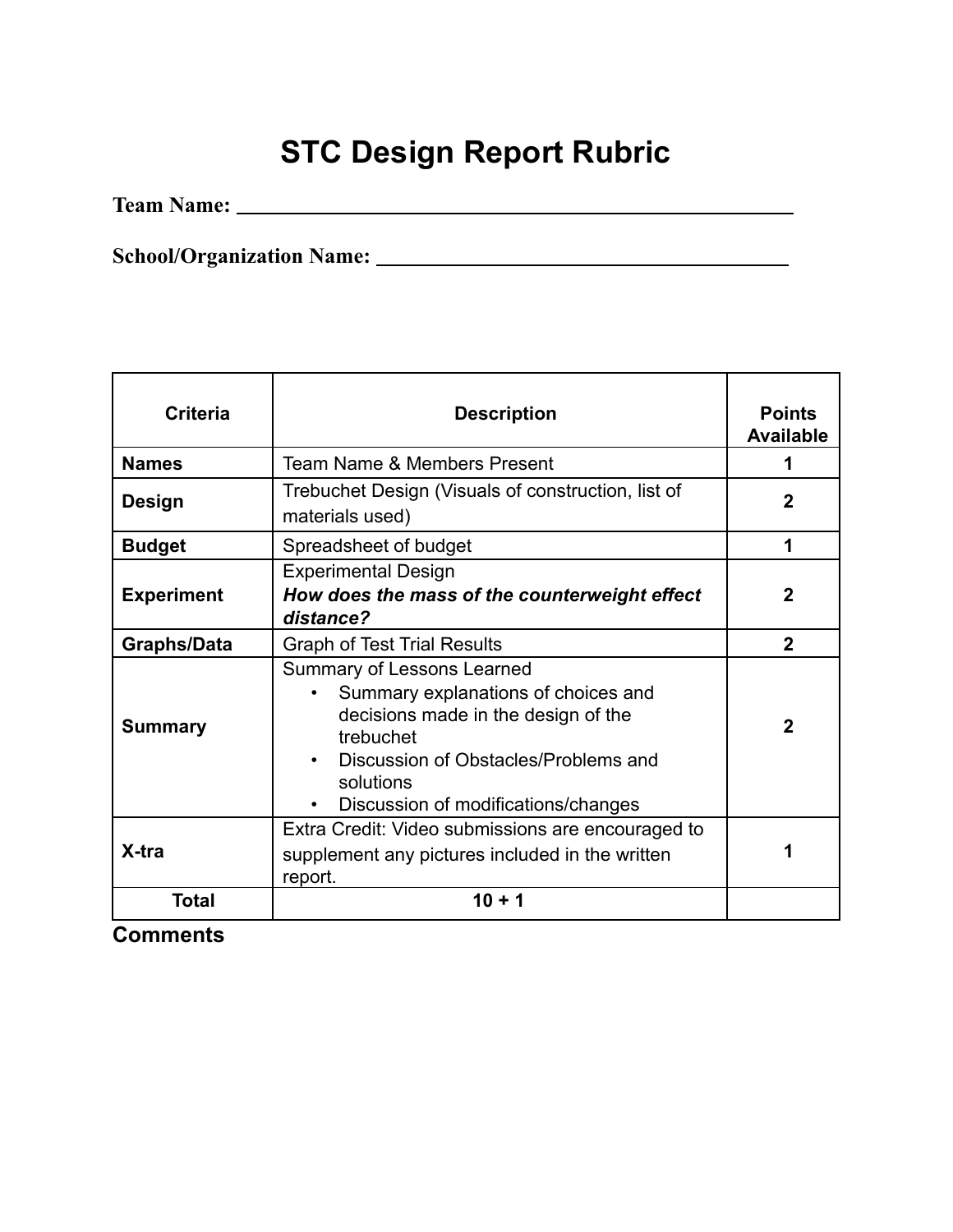# **Trebuchet Competition Schedule** *(subject to change)*

| <b>Time</b> | <b>Event</b>                                                                                                                         |
|-------------|--------------------------------------------------------------------------------------------------------------------------------------|
| 7:00        | Barbarian Division Registration and Drop-Off Period Starts<br>$\bullet$                                                              |
| 8:00        | <b>Hoplite Division Registration Begins</b><br>$\bullet$<br>Centurion Middle School Division Registration and Drop-Off Period Starts |
| 8:30        | Centurion High School Division Registration and Drop-Off Period Starts<br>$\bullet$<br><b>Centurion Qualifications Begin</b>         |
| 9:00        | Centurion College, Military, and Corporate Division Registration and Drop-Off<br>$\bullet$<br><b>Period Begins</b>                   |
| 9:15        | <b>Hoplite Competition Begins</b><br>$\bullet$<br>Centurion Middle School Division Registration Ends                                 |
| 9:30        | <b>Centurion Middle School Division Competition Begins</b><br>$\bullet$                                                              |
| 10:00       | Centurion High School Division Registration Ends<br>$\bullet$                                                                        |
| 10:30       | Centurion College, Military and Corporate Registration Ends<br>$\bullet$                                                             |
| 11:00       | Hoplite Division Awards Announcement and Presentation<br>$\bullet$                                                                   |
| 11:00       | <b>Centurion High School Division Competition Begins</b><br>$\bullet$                                                                |
| 12:00       | Lunch available<br>$\bullet$                                                                                                         |
| 12:15       | Centurion College, Military and Corporate Division Competition Begins<br>$\bullet$                                                   |
| 1:30        | <b>Barbarian Division Competition Begins</b><br>$\bullet$                                                                            |
| 2:45        | Awards Ceremony For Centurion and Barbarian Division<br>$\bullet$                                                                    |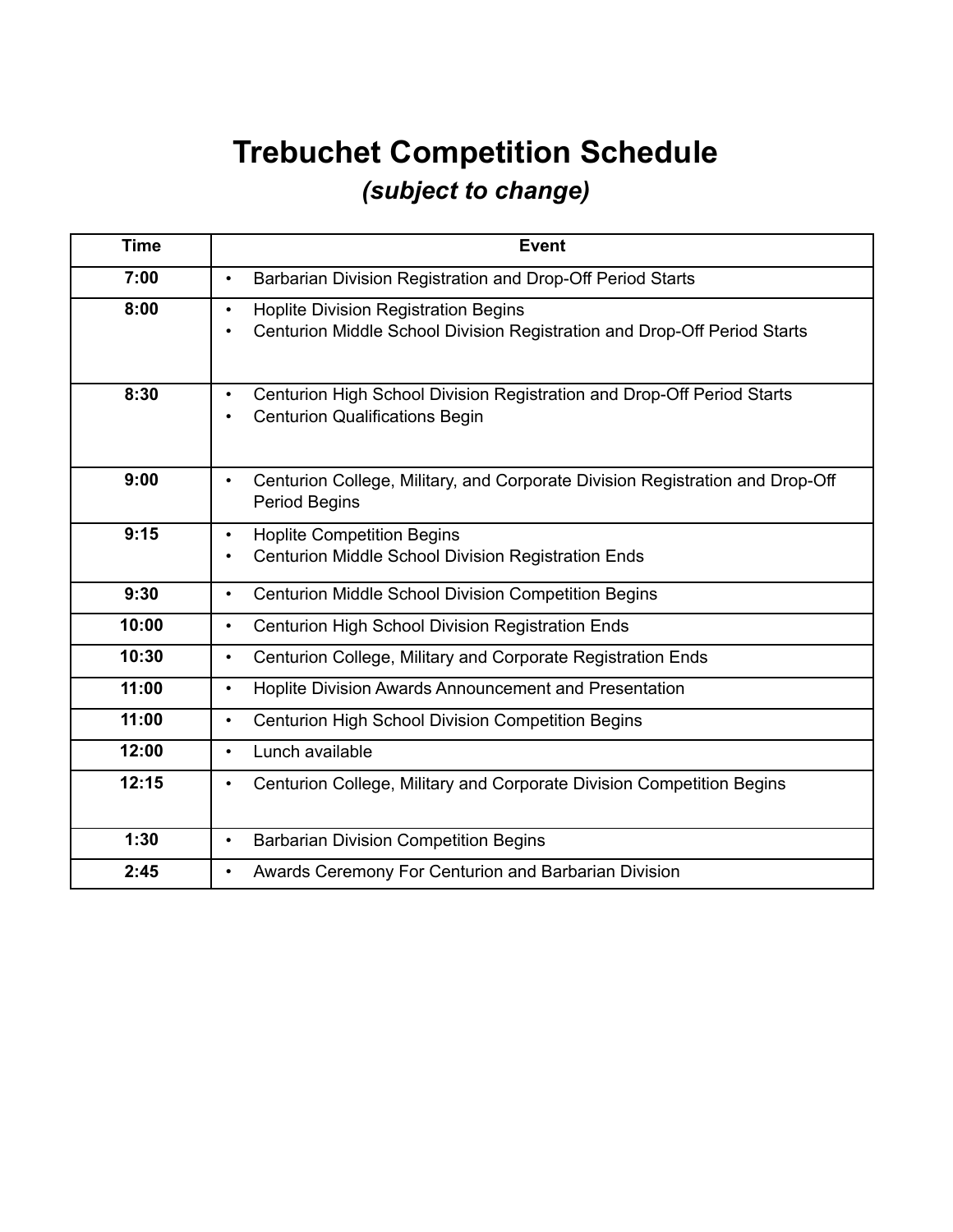### **Prequalification Checklist – Centurion Division**

**Team Name:**

**School/Organization Name:**

(Must be completed by team captain and must be supplied upon registration)

|                                                                                                                                                                                       | <b>Team</b><br><b>Check</b> | Judge<br><b>Check</b><br>(At) |
|---------------------------------------------------------------------------------------------------------------------------------------------------------------------------------------|-----------------------------|-------------------------------|
| <b>Safety and Physical Integrity</b>                                                                                                                                                  |                             |                               |
| Main Throwing Arm Max: 60 inches Long                                                                                                                                                 |                             |                               |
| Height from Base to Main Axle Max: 70 inches                                                                                                                                          |                             |                               |
| Two separate arm locking mechanisms installed                                                                                                                                         |                             |                               |
| The Trebuchet is only powered by the gravitational potential<br>energy of the counterweight                                                                                           |                             |                               |
| The base is solid and does not have excessive wobble during<br>launch (Wheels are OK on the base as long as they are<br>securely attached and do not pose any obvious safety concern) |                             |                               |
| There are no significant cracks, loose parts, or obvious<br>deformations                                                                                                              |                             |                               |
| The main counterweight is detachable for inspection, and the<br>total counter weight does not exceed 50 lbs                                                                           |                             |                               |
| <b>Materials</b>                                                                                                                                                                      |                             |                               |
| The primary structural components are wood and/or metal                                                                                                                               |                             |                               |
| There are no plastic load-bearing components in the structure                                                                                                                         |                             |                               |
| <b>Competition Readiness</b>                                                                                                                                                          |                             |                               |
| The trebuchet is fully built and tested; the team is<br>knowledgeable of proper set-up and operation                                                                                  |                             |                               |
| The team has tested the trebuchet and it has the ability to<br>hurl a projectile at least 50 feet                                                                                     |                             |                               |
| Our team has reviewed all rules for competition                                                                                                                                       |                             |                               |
| Our team is ready to compete!                                                                                                                                                         |                             |                               |